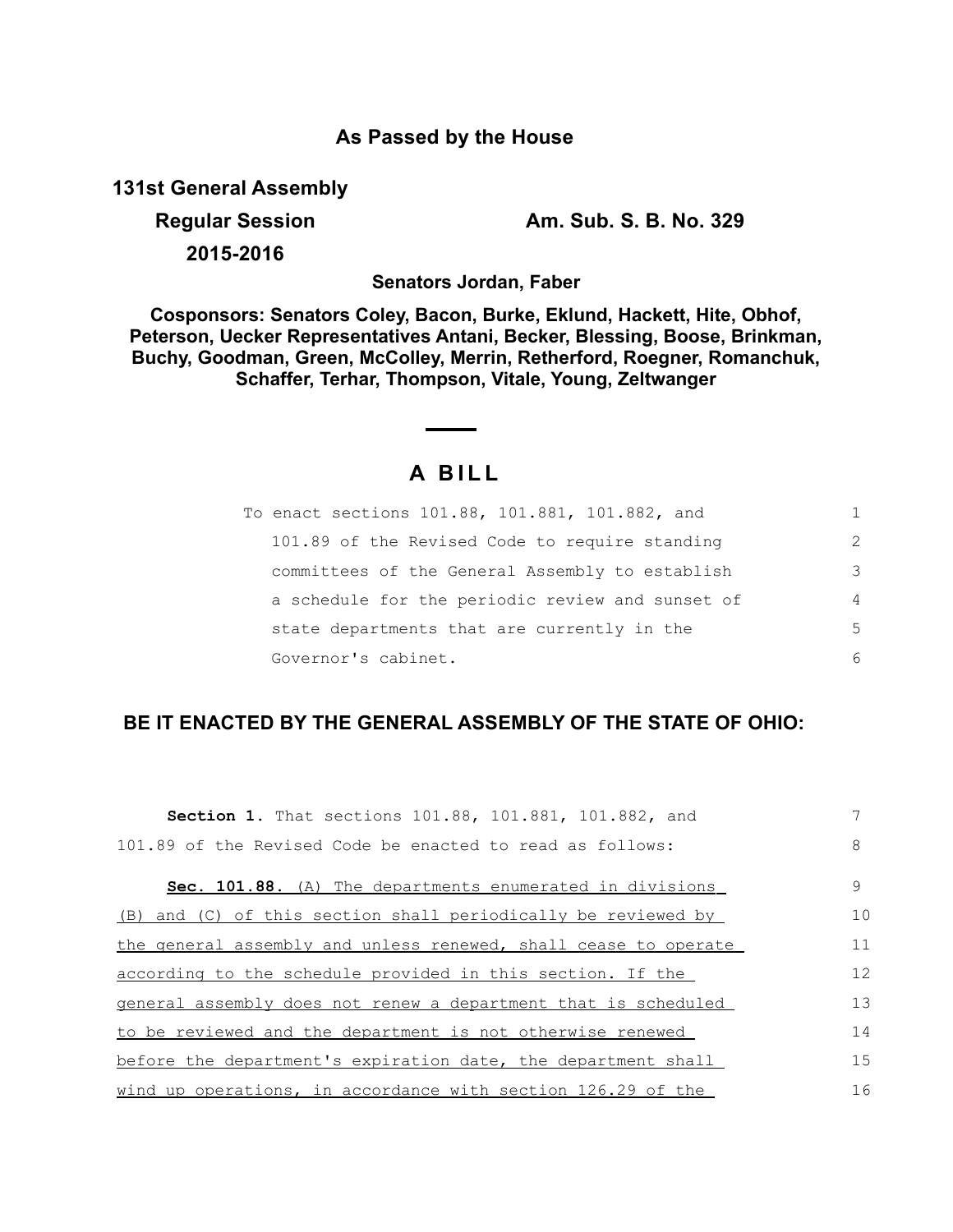| Revised Code, during the two-year period before the department's | 17 |
|------------------------------------------------------------------|----|
| expiration date and shall suspend all operations at midnight on  | 18 |
| the day after the expiration date.                               | 19 |
| (B) The following departments shall be reviewed during           | 20 |
| each even-numbered general assembly, and expire at the end of    | 21 |
| the thirty-first day of December of the second year of the       | 22 |
| subsequent odd-numbered general assembly, unless the department  | 23 |
| is renewed in accordance with division (F) of this section:      | 24 |
|                                                                  |    |
| (1) The office of budget and management;                         | 25 |
| (2) The department of administrative services;                   | 26 |
| (3) The department of agriculture;                               | 27 |
| (4) The department of health;                                    | 28 |
| (5) The department of public safety;                             | 29 |
| (6) The department of developmental disabilities;                | 30 |
| The development services agency;                                 | 31 |
| The department of rehabilitation and correction;<br>(8)          | 32 |
| (9) The department of aging;                                     | 33 |
| (10) The department of medicaid;                                 | 34 |
| (11) The office of the adjutant general;                         | 35 |
| (12) The department of higher education.                         | 36 |
| (C) The following departments shall be reviewed during           | 37 |
| each odd-numbered general assembly, and expire at the end of the | 38 |
| thirty-first day of December of the second year of the           | 39 |
| subsequent even-numbered general assembly, unless the department | 40 |
| is renewed in accordance with division (F) of this section:      | 41 |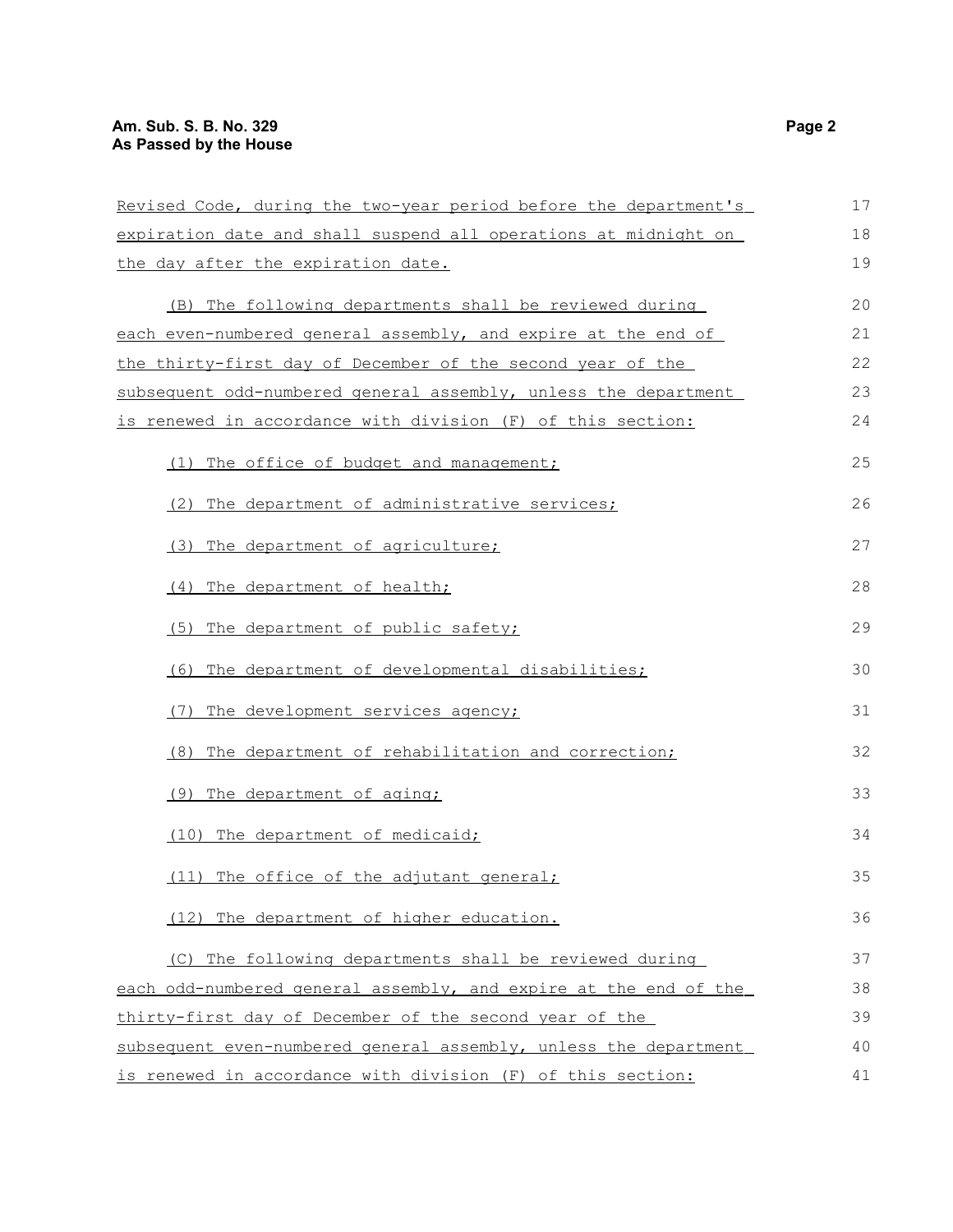| (1) The department of commerce;                                  | 42 |
|------------------------------------------------------------------|----|
| (2) The department of transportation;                            | 43 |
| (3) The department of natural resources;                         | 44 |
| (4) The department of job and family services;                   | 45 |
| (5) The department of mental health and addiction                | 46 |
| services;                                                        | 47 |
| (6) The department of insurance;                                 | 48 |
| (7) The department of youth services;                            | 49 |
| (8) The environmental protection agency;                         | 50 |
| (9) The department of veterans services;                         | 51 |
| The office of health transformation;<br>(10)                     | 52 |
| (11) The public utilities commission;                            | 53 |
| (12) The department of taxation;                                 | 54 |
| (13) The bureau of workers' compensation.                        | 55 |
| (D) The director of budget and management shall not              | 56 |
| authorize the expenditure of any moneys for any department on or | 57 |
| after the date of its expiration.                                | 58 |
| (E) The general assembly may provide by law for the              | 59 |
| orderly, efficient, and expeditious conclusion of a department's | 60 |
| business and operation. The rules, orders, licenses, contracts,  | 61 |
| and other actions made, taken, granted, or performed by the      | 62 |
| department shall continue in effect according to their terms     | 63 |
| notwithstanding the department's abolition, unless the general   | 64 |
| assembly provides otherwise by law. The general assembly may     | 65 |
| provide by law for the temporary or permanent transfer of some   | 66 |
| or all of a terminated or transferred department's functions and | 67 |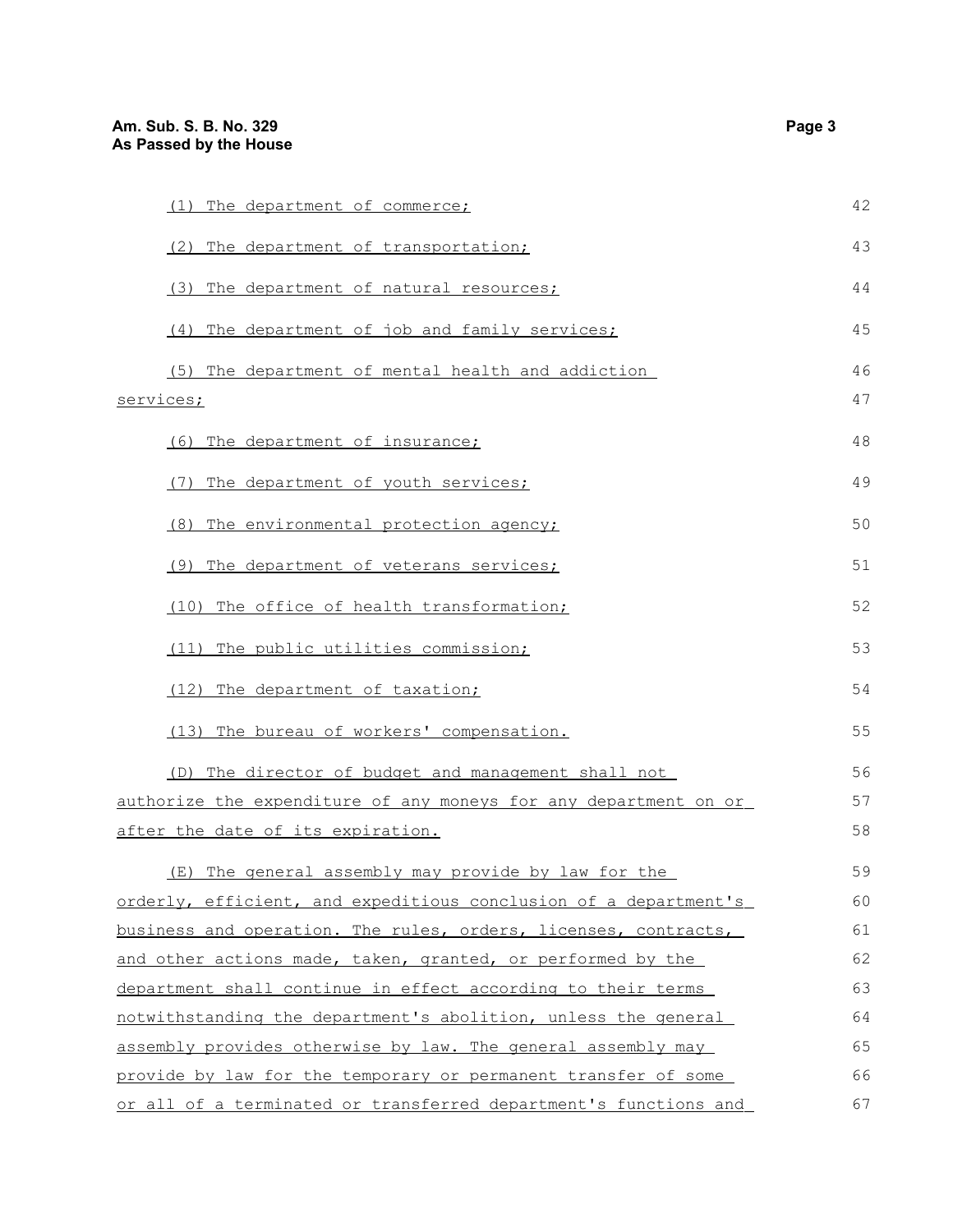| personnel to a successor department, board, or officer.          | 68 |
|------------------------------------------------------------------|----|
| The abolition, termination, or transfer of a department          | 69 |
| shall not cause the termination or dismissal of any claim        | 70 |
| pending against the department by any person, or any claim       | 71 |
| pending against any person by the department. Unless the general | 72 |
| assembly provides otherwise by law for the substitution of       | 73 |
| parties, the attorney general shall succeed the department with  | 74 |
| reference to any pending claim.                                  | 75 |
| (F) A department may be renewed by passage of a bill that        | 76 |
| continues the statutes creating and empowering the department.   | 77 |
| The amendment of a statute creating and empowering a department  | 78 |
| that is subject to review under division (B) or (C) of this      | 79 |
| section that is amended between the time the department was last | 80 |
| reviewed and the time it is next scheduled to be reviewed does   | 81 |
| not change the next scheduled review date of the department. The | 82 |
| next scheduled review date of a department changes only if the   | 83 |
| amendment expressly so provides.                                 | 84 |
| Sec. 101.881. (A) Not later than three months after the          | 85 |
| commencement of a general assembly during which a department is  | 86 |
| scheduled to be reviewed under division (B) or (C) of section    | 87 |
| 101.88 of the Revised Code, the president of the senate and the  | 88 |
| speaker of the house of representatives each shall direct a      | 89 |
| standing committee of the senate and of the house of             | 90 |
| representatives, respectively, to hold hearings to receive the   | 91 |
| testimony of the public and of the chief executive officer of    | 92 |
| the department and otherwise shall review, consider, and         | 93 |
| evaluate the usefulness, performance, and effectiveness of the   | 94 |
| department. The president of the senate and the speaker of the   | 95 |
| house of representatives may defer the review of a department    | 96 |
| until the next general assembly during which the department is   | 97 |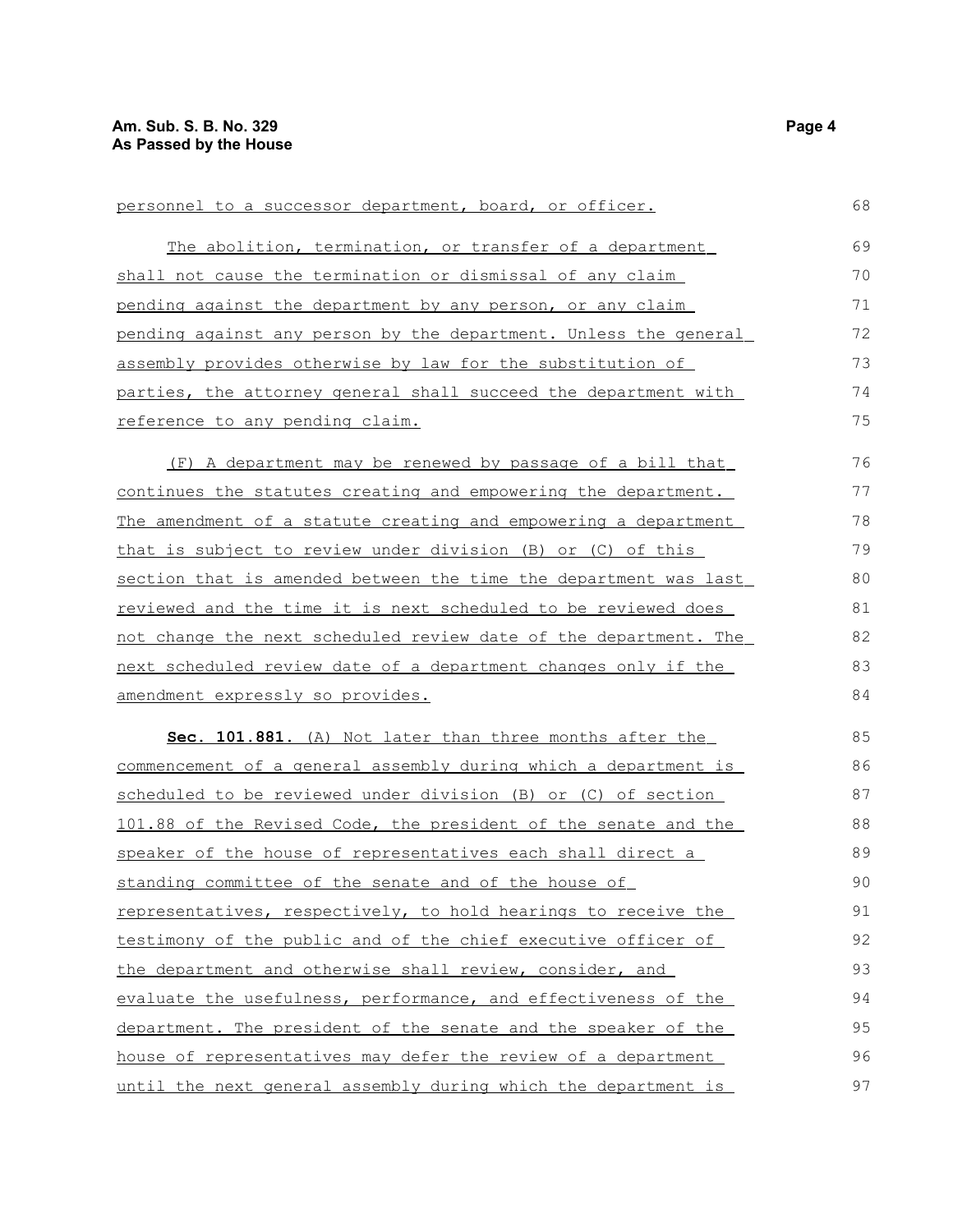| subject to review. The deferral does not prevent the expiration       | 98  |
|-----------------------------------------------------------------------|-----|
| of a department. A department's renewal in accordance with            | 99  |
| division (F) of section 101.88 of the Revised Code is necessary       | 100 |
| to continue the statutes creating and empowering the department       | 101 |
| <u>regardless of whether the department's review has occurred or</u>  | 102 |
| has been deferred. A department whose review has been deferred        | 103 |
| shall be reviewed, without the option for deferment, during the       | 104 |
| next general assembly during which the department is subject to       | 105 |
| review under division (B) or (C) of section 101.88 of the             | 106 |
| Revised Code.                                                         | 107 |
| (B) A department that is not scheduled to be reviewed                 | 108 |
| under division (B) or (C) of section 101.88 of the Revised Code       | 109 |
| <u>is not subject to automatic expiration under this chapter. The</u> | 110 |
| president of the senate and the speaker of the house of               | 111 |
| representatives may direct a standing committee of the senate         | 112 |
| and of the house of representatives, respectively, to hold            | 113 |
| hearings to receive the testimony of the public and of the chief      | 114 |
| executive officer of the department and otherwise may review,         | 115 |
| consider, and evaluate the usefulness, performance, and               | 116 |
| effectiveness of the department.                                      | 117 |
| (C) Each department that is scheduled for review and each             | 118 |
| department that is identified to be reviewed by a standing            | 119 |
| committee shall submit to the standing committee a report that        | 120 |
| contains all of the following information:                            | 121 |
| (1) The department's primary purpose and its various goals            | 122 |
| and objectives;                                                       | 123 |
| (2) The department's past and anticipated workload, the               | 124 |
| number of staff required to complete that workload, and the           | 125 |
| department's total number of staff;                                   | 126 |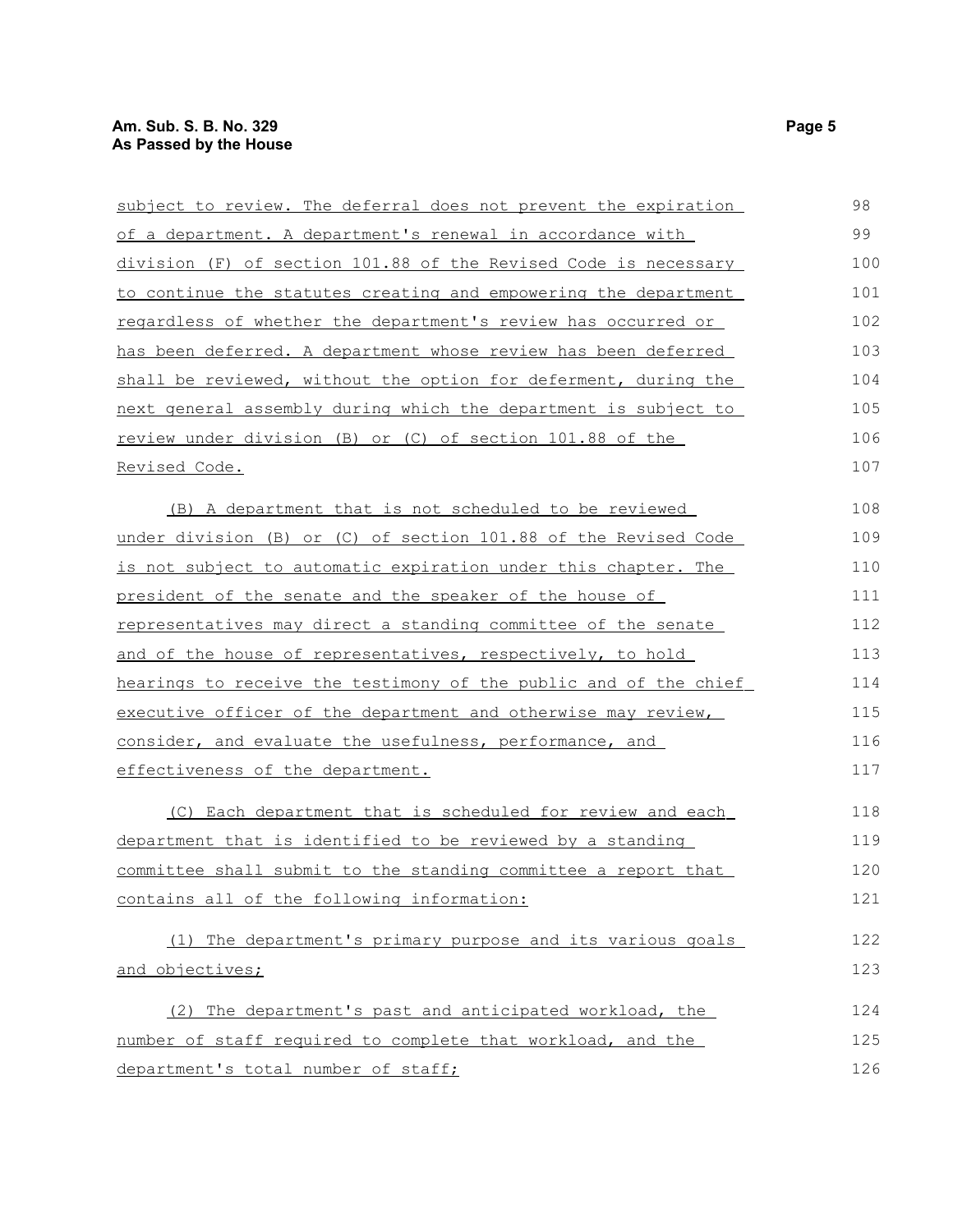| (3) The department's past and anticipated budgets and its       | 127 |
|-----------------------------------------------------------------|-----|
| sources of funding.                                             | 128 |
| (D) Each department shall have the burden of demonstrating      | 129 |
| to the standing committee a public need for its continued       | 130 |
| existence. In determining whether a department has demonstrated | 131 |
| that need, the standing committee shall consider, as relevant,  | 132 |
| all of the following:                                           | 133 |
| Whether or not the public could be protected or served<br>(1)   | 134 |
| <u>in an alternate or less restrictive manner;</u>              | 135 |
| (2) Whether or not the department serves the public             | 136 |
| interest rather than a specific interest;                       | 137 |
| (3) Whether or not rules adopted by the department are          | 138 |
| consistent with the legislative mandate of the department as    | 139 |
| expressed in the statutes that created and empowered the        | 140 |
| department;                                                     | 141 |
| (4) The extent to which the department's jurisdiction and       | 142 |
| programs overlap or duplicate those of other departments, the   | 143 |
| extent to which the department coordinates with those other     | 144 |
| departments, and the extent to which the department's programs  | 145 |
| could be consolidated with the programs of other state          | 146 |
| <u>departments;</u>                                             | 147 |
| (5) Whether or not continuation of the department is            | 148 |
| necessary to protect the health, safety, or welfare of the      | 149 |
| public, and if so, whether or not the department's authority is | 150 |
| narrowly tailored to protect against present, recognizable, and | 151 |
| significant harms to the health, safety, or welfare of the      | 152 |
| public;                                                         | 153 |
| (6) The amount of regulation exercised by the department        | 154 |
| compared to such regulation, if any, in other states;           | 155 |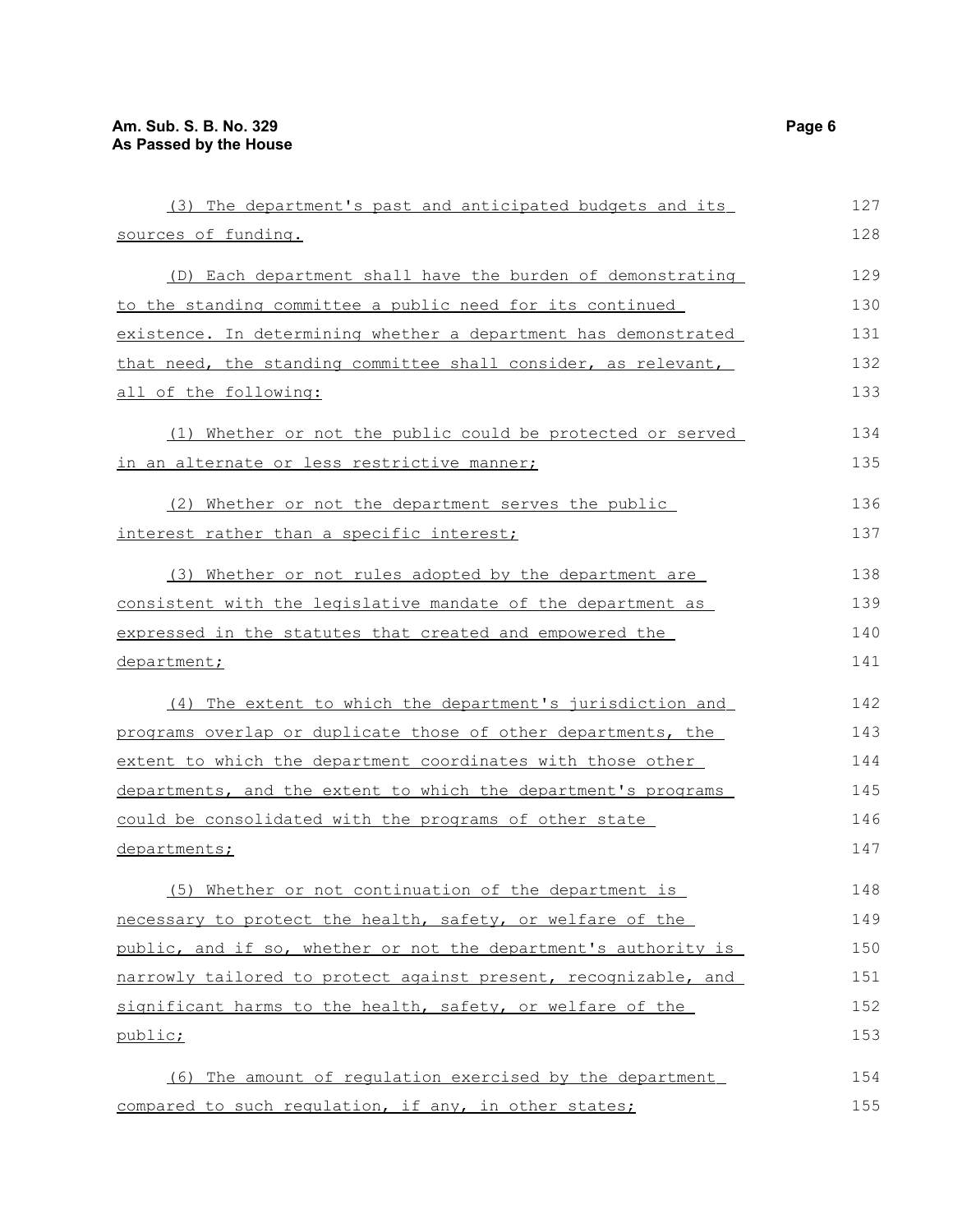| (7) Whether or not alternative means or methods can be           | 156 |
|------------------------------------------------------------------|-----|
| used to improve efficiency and customer service to assist the    | 157 |
| department in the performance of its duties;                     | 158 |
| (8) Whether or not the operation of the department has           | 159 |
| inhibited economic growth, reduced efficiency, or increased the  | 160 |
| cost of government;                                              | 161 |
| (9) An assessment of the authority of the department             | 162 |
| regarding fees, inspections, enforcement, and penalties;         | 163 |
| (10) The extent to which the department has permitted            | 164 |
| qualified applicants to serve the public;                        | 165 |
| (11) The cost-effectiveness of the department in terms of        | 166 |
| number of employees, services rendered, and administrative costs | 167 |
| incurred, both past and present;                                 | 168 |
| (12) Whether or not the department's operation has been          | 169 |
| impeded or enhanced by existing statutes and procedures and by   | 170 |
| budgetary, resource, and personnel practices;                    | 171 |
| (13) Whether the department has recommended statutory            | 172 |
| changes to the general assembly that would benefit the public as | 173 |
| opposed to the persons regulated by the department, if any, and  | 174 |
| whether its recommendations and other policies have been adopted | 175 |
| and implemented;                                                 | 176 |
| (14) Whether the department has required any persons it          | 177 |
| requlates to report to it the impact of department rules and     | 178 |
| decisions on the public as they affect service costs and service | 179 |
| delivery;                                                        | 180 |
| (15) Whether persons regulated by the department, if any,        | 181 |
| have been required to assess problems in their business          | 182 |
| operations that affect the public;                               | 183 |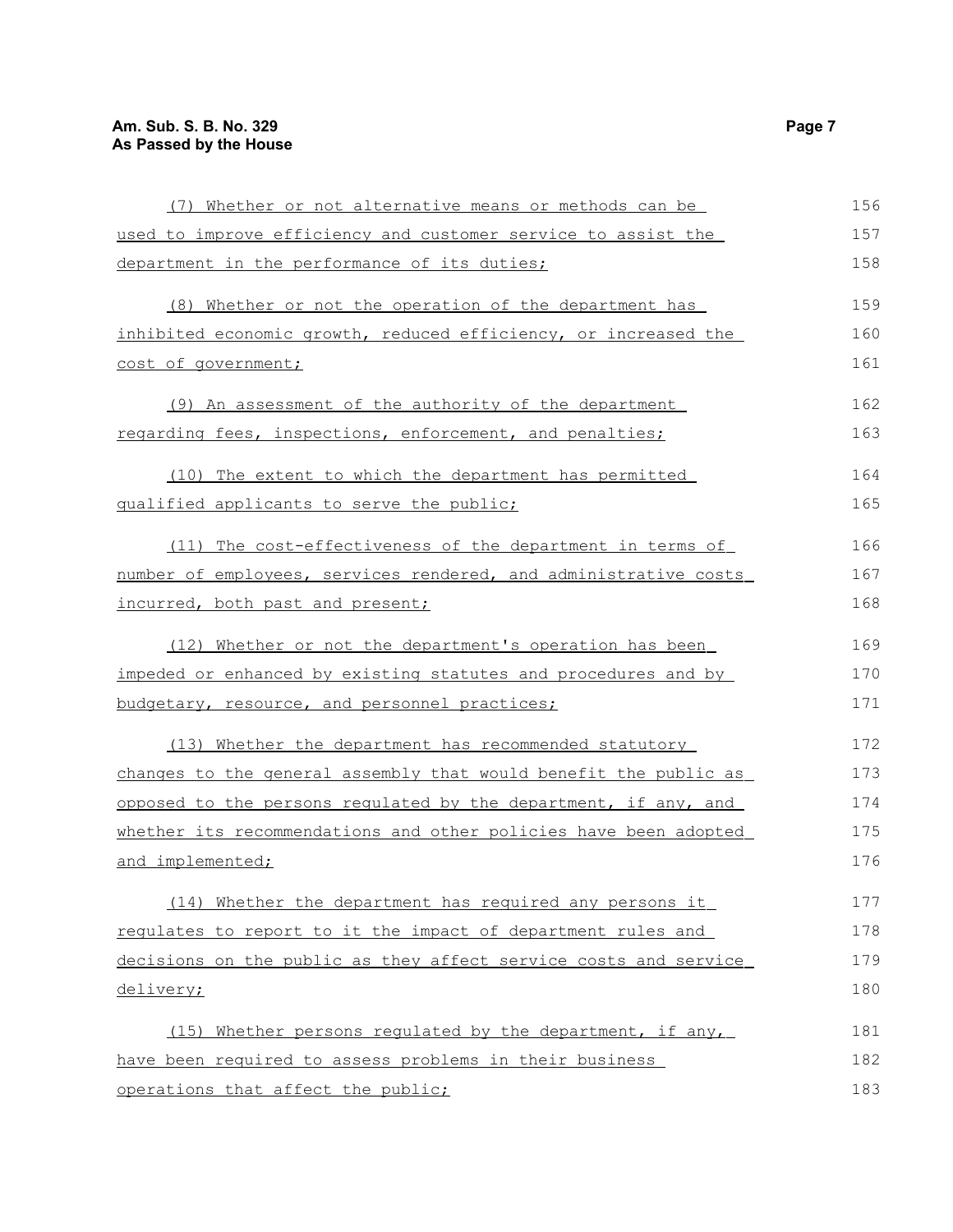| (16) Whether the department has encouraged public               | 184 |
|-----------------------------------------------------------------|-----|
| participation in its rule-making and decision-making;           | 185 |
| (17) The efficiency with which formal public complaints         | 186 |
| filed with the department have been processed to completion;    | 187 |
| (18) Whether the programs or services of the department         | 188 |
| duplicate or overlap those of other departments;                | 189 |
| (19) Whether the purpose for which the department was           | 190 |
| created has been fulfilled, has changed, or no longer exists;   | 191 |
| (20) Whether federal law requires that the department be        | 192 |
| renewed in some form;                                           | 193 |
| (21) An assessment of the administrative hearing process        | 194 |
| of a department if the department has an administrative hearing | 195 |
| process;                                                        | 196 |
| (22) Any applicable criteria under division (E) of this         | 197 |
| section;                                                        | 198 |
| (23) Changes needed in the enabling laws of the department      | 199 |
| in order for it to comply with the criteria suggested by the    | 200 |
| considerations listed in divisions (D) (1) to (22) of this      | 201 |
| section.                                                        | 202 |
| (E) In the review of a department that issues a license to      | 203 |
| practice a trade or profession, the standing committee shall    | 204 |
| consider all of the following:                                  | 205 |
| (1) Whether the requirement for the license serves a            | 206 |
| meaningful, defined public interest and provides the least      | 207 |
| restrictive form of requlation that adequately protects the     | 208 |
| public interest;                                                | 209 |
| (2) The extent to which the objective of licensing may be       | 210 |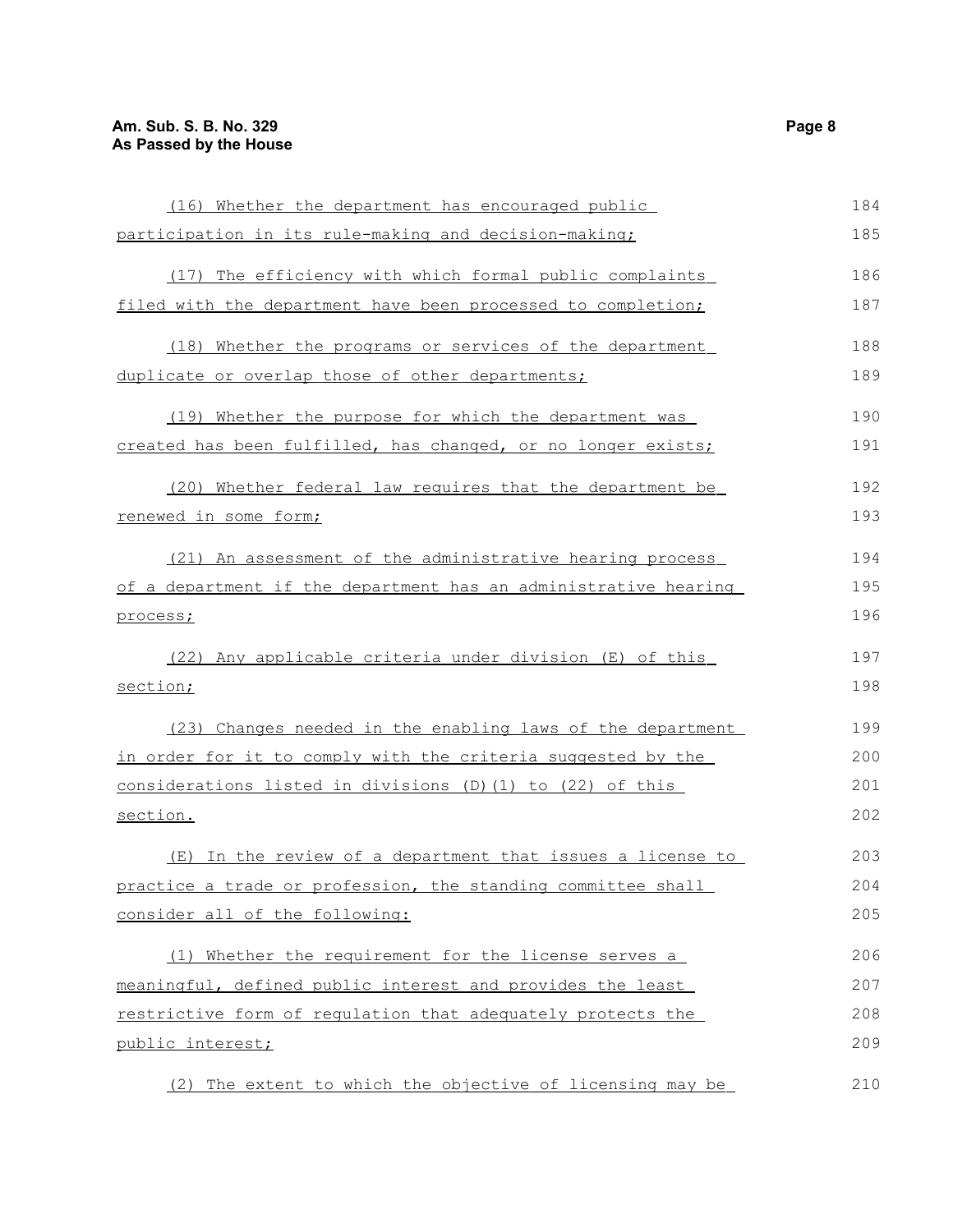| achieved through market forces, private or industry              | 211 |
|------------------------------------------------------------------|-----|
| certification and accreditation programs, or enforcement of      | 212 |
| other existing laws;                                             | 213 |
| (3) The extent to which licensing ensures that                   | 214 |
| practitioners have occupational skill sets or competencies that  | 215 |
| correlate with a public interest, and the impact that those      | 216 |
| criteria have on applicants for a license, particularly those    | 217 |
| with moderate or low incomes, seeking to enter the occupation or | 218 |
| profession;                                                      | 219 |
| (4) The extent to which the requirement for the license          | 220 |
| stimulates or restricts competition, affects consumer choice,    | 221 |
| and affects the cost of services.                                | 222 |
| As used in division (E) of this section:                         | 223 |
| "Least restrictive form of requlation" means the public          | 224 |
| policy of relying on one of the following, listed from the least | 225 |
| to the most restrictive, as a means of consumer protection:      | 226 |
| market competition; third-party or consumer-created ratings and  | 227 |
| reviews; private certification; specific private civil cause of  | 228 |
| action to remedy consumer harm; actions under Chapter 1345. of   | 229 |
| the Revised Code; regulation of the process of providing the     | 230 |
| specific goods or services to consumers; inspection; bonding or  | 231 |
| insurance; registration; government certification; specialty     | 232 |
| occupational license for medical reimbursement; and occupational | 233 |
| license. "Specialty occupational license for medical             | 234 |
| reimbursement" means a nontransferable authorization in law for  | 235 |
| an individual to provide identified medical services and qualify | 236 |
| for payment or reimbursement from a government agency based on   | 237 |
| meeting personal qualifications established in law.              | 238 |
| "License" means a license, certificate, permit, or other         | 239 |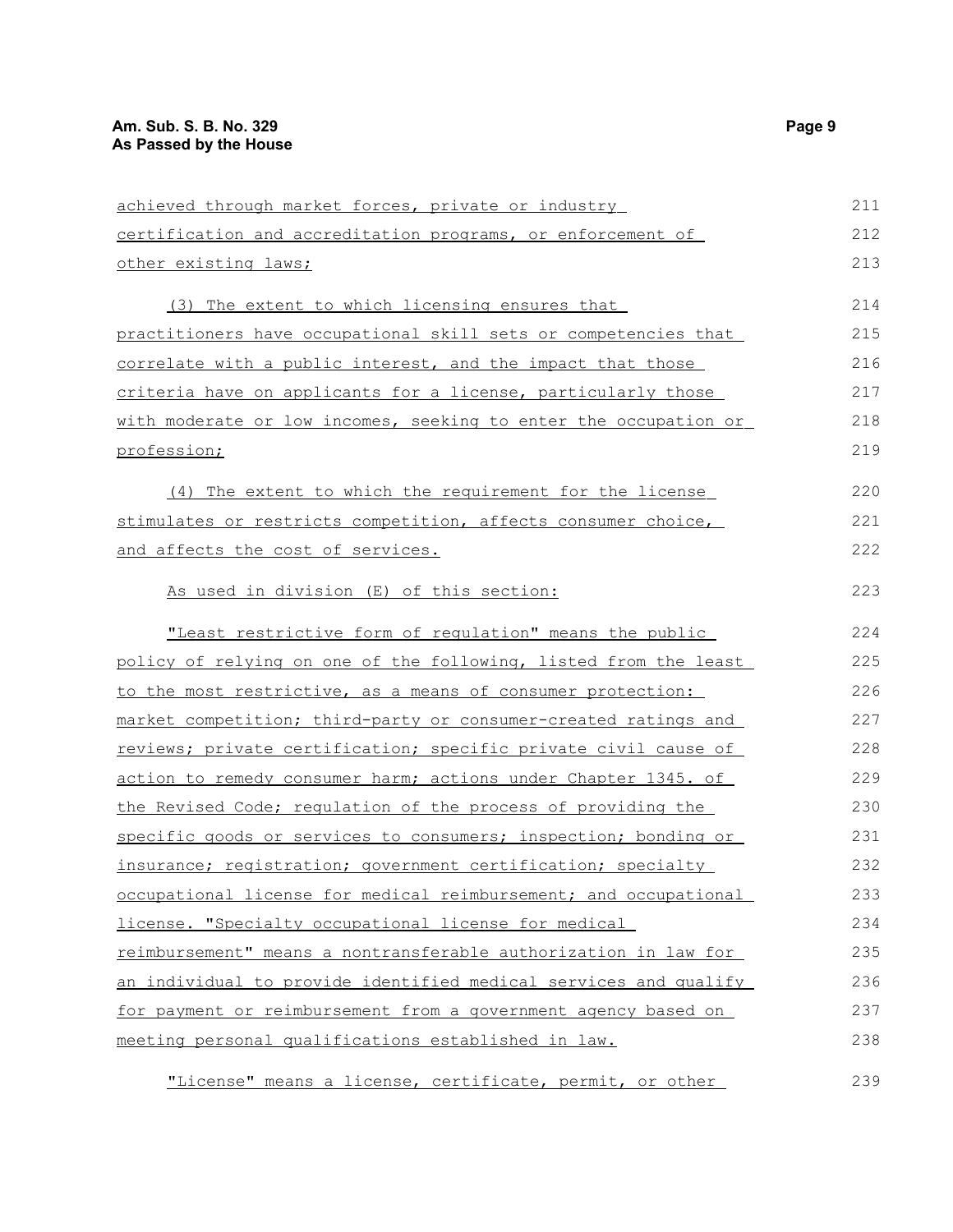| authorization issued or conferred by a department or board under | 240 |
|------------------------------------------------------------------|-----|
| which a person may engage in a profession, occupation, or        | 241 |
| occupational activity.                                           | 242 |
| For purposes of division (E) of this section, a government       | 243 |
| requlatory requirement is in the public interest if it provides  | 244 |
| protection from present, recognizable, and significant harms to  | 245 |
| the health, safety, or welfare of the public.                    | 246 |
| Sec. 101.882. The president of the senate and the speaker        | 247 |
| of the house of representatives shall notify the chief of the    | 248 |
| common sense initiative office, established under section 107.61 | 249 |
| of the Revised Code, when a department is identified under       | 250 |
| division (A) or (B) of section 101.881 of the Revised Code to be | 251 |
| reviewed by a standing committee. The chief or the chief's       | 252 |
| designee shall appear and testify before the standing committee, | 253 |
| with respect to the department, and shall testify on at least    | 254 |
| <u>all of the following:</u>                                     | 255 |
| (A) Whether or not the common sense initiative office has,       | 256 |
| within the previous five years, received commentary related to   | 257 |
| the department through the comment system established under      | 258 |
| section 107.62 of the Revised Code;                              | 259 |
| (B) Whether or not the common sense initiative office has,       | 260 |
| within the previous five years, received advice from the small   | 261 |
| business advisory council with respect to rules of the           | 262 |
| department;                                                      | 263 |
| (C) Any other information the chief believes will                | 264 |
| elucidate the effectiveness and efficiency of the department and | 265 |
| in particular the quality of customer service provided by the    | 266 |
| department.                                                      | 267 |
| Sec. 101.89. After the completion of the evaluation review       | 268 |